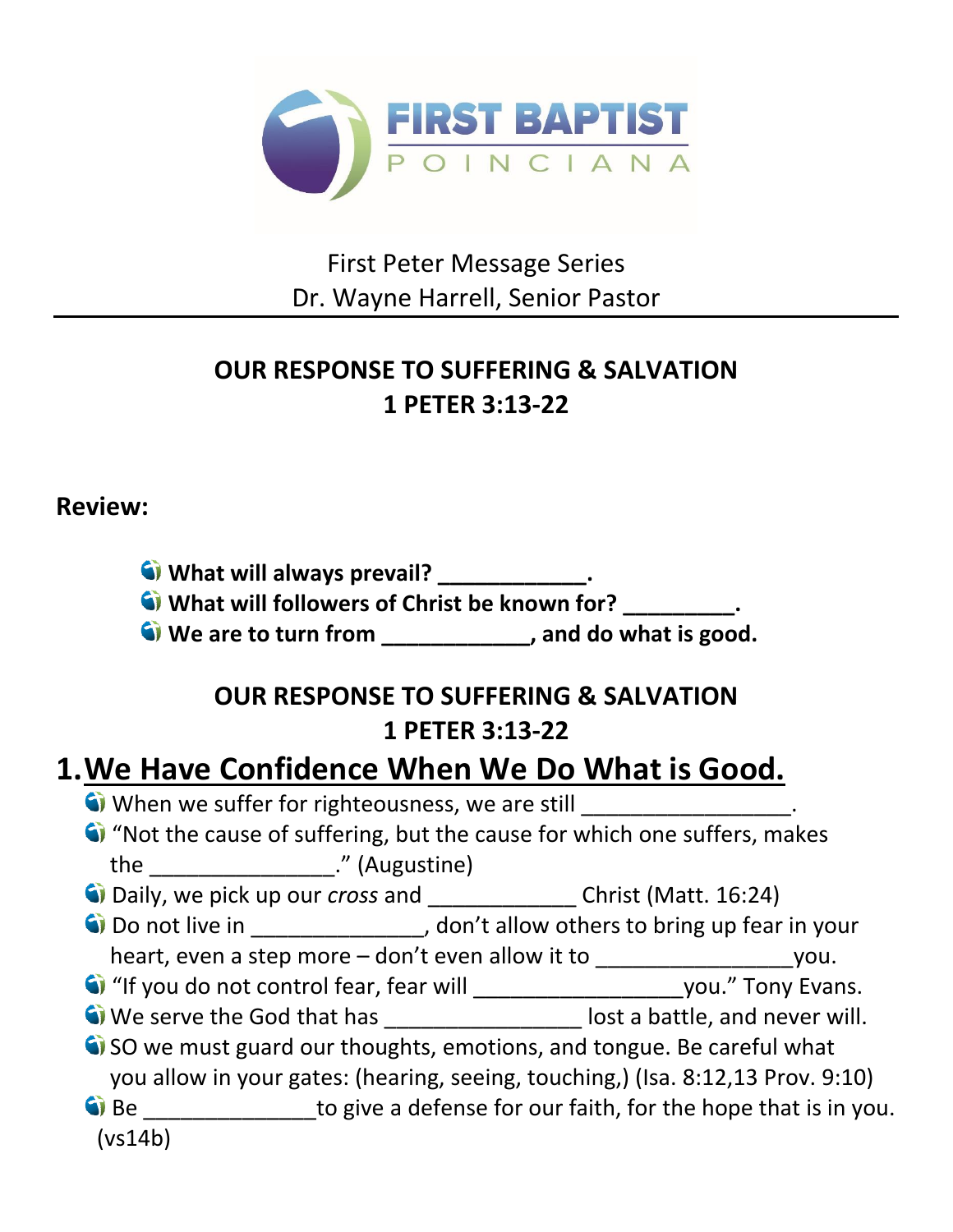#### **OUR RESPONSE TO SUFFERING & SALVATION 1 PETER 3:13-22**

## **2. Commit to Action. 1 Peter 3:15-16**

God is not looking for \_\_\_\_\_\_\_\_\_\_\_\_\_\_.

God wants people to be ready, get up, jump in, and be about the King's business living and pursuing a life of righteousness and holiness.

- We must be ready (and) willing to give testimony about Him with
	- **EXADEL AS ALL AS ALL ASSEM** CONSTRAINS AND THE SET UP A LIMIT ON  $\mathbb{R}$  and  $\mathbb{R}$  but not backing down from the truth.
- Christ has your back! He is the one that will put naysayers to  $\blacksquare$
- If it's God's will for us to suffer for a time, it is still better to suffer for God's will, and not because of doing what is **a container in God's eyes.**

# **3. Christ Has Been There.**

- Christ (though perfect and without sin) suffered for all. The righteous for the \_\_\_\_\_\_\_\_\_\_\_\_\_\_\_\_\_. (Romans 5:8; 2 Corinthians 5:21)
- Why? So He might bring us to God. (John 14:6) Unless you come through Christ will not be saved, nor find peace with and in God.
- Christ died once for all pointing to our \_\_\_\_\_\_\_\_\_\_\_\_ in salvation in Christ. (vs18)  $\bullet$  **Salvation:** 
	- o Is Through Faith and Faith Alone. Eph. 2:8
	- o It happened when you followed the path of Biblical salvation found in Romans 10:9, Romans 3:23, and Titus 3:5
	- o Only then are we secure in His hands and have the promise of eternal life in Heaven.
	- o Those rejecting God's gift of salvation will be cast into Hell. Hell is a real place, but it is not meant for you. You still have a choice and a chance. Once you're are dead – there are not more chances, not offerings of forgiveness, not salvation after death – you must choose now.
	- o Proof Luke 16:23-24, Matthew 13:42, Revelation 20:15.
	- $\circ$  It is a serious matter, and the most important decision you will ever make.

**Have you made this life changing decision? If not, today is the day to do so. Please complete a connect card and let us know, and a pastor will contact your preferred method of contact. We would love to give/get you resources to help you start your New Life in Christ.**